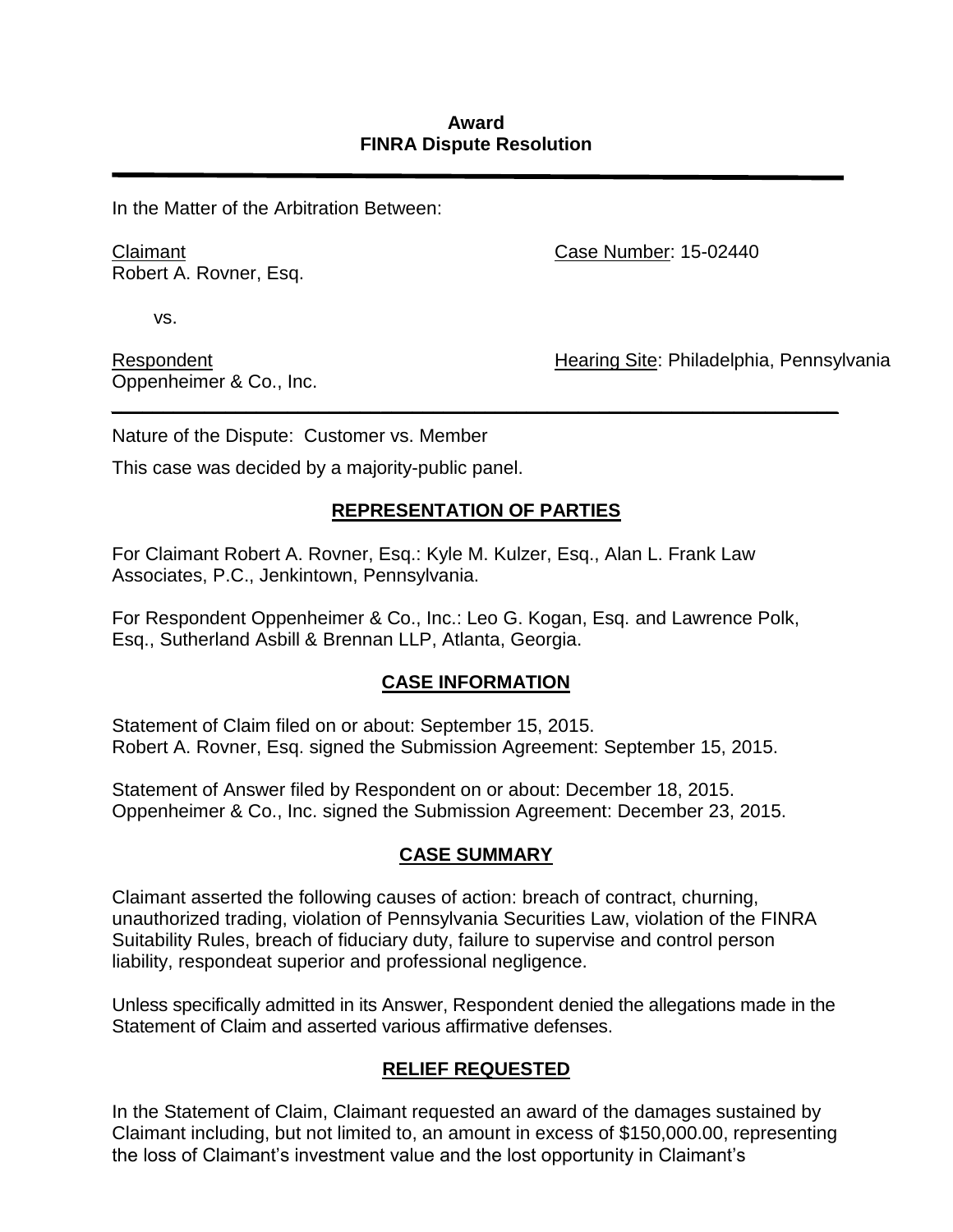FINRA Dispute Resolution Arbitration No. 15-02440 Award Page 2 of 4

investment accounts, plus yet to be determined incurred commission fees; interest at the legal rate on all sums recovered; cost of this proceeding, including reasonable attorney fees; an award of punitive damages for Respondent's unlawful, willful, wanton and outrageous conduct; and an award of such other relief as the Arbitrators deem just and proper.

At the close of the hearing, Claimant requested \$350,000.00 in commissions and trading fees as damages, and between \$666,000.00 to \$1,800,000.00 in lost opportunity damages.

Respondent requested that Claimant's Statement of Claim be dismissed in its entirety; and costs of suit incurred herein, including arbitrators' fees and expenses.

# **OTHER ISSUES CONSIDERED AND DECIDED**

The Arbitrators acknowledge that they have each read the pleadings and other materials filed by the parties.

After Claimant's case-in-chief, Respondent filed a Motion to Dismiss. Claimant opposed Respondent's Motion. After due consideration, the Panel denied Respondent's Motion. The Panel determined that there were sufficient facts and issues in dispute to not grant Respondent's Motion to Dismiss.

The parties have agreed that the Award in this matter may be executed in counterpart copies or that a handwritten, signed Award may be entered.

## **AWARD**

After considering the pleadings, the testimony and evidence presented at the hearing, the Panel has decided in full and final resolution of the issues submitted for determination as follows:

- 1. Respondent is liable for and shall pay to Claimant compensatory damages in the amount of \$115,000.00.
- 2. Any and all relief not specifically addressed herein, including punitive and attorneys' fees, is denied.

# **FEES**

Pursuant to the Code, the following fees are assessed:

## **Filing Fees**

FINRA Dispute Resolution assessed a filing fee\* for each claim: Initial Claim Filing Fee  $= $ 1,425.00$ 

*\*The filing fee is made up of a non-refundable and a refundable portion.*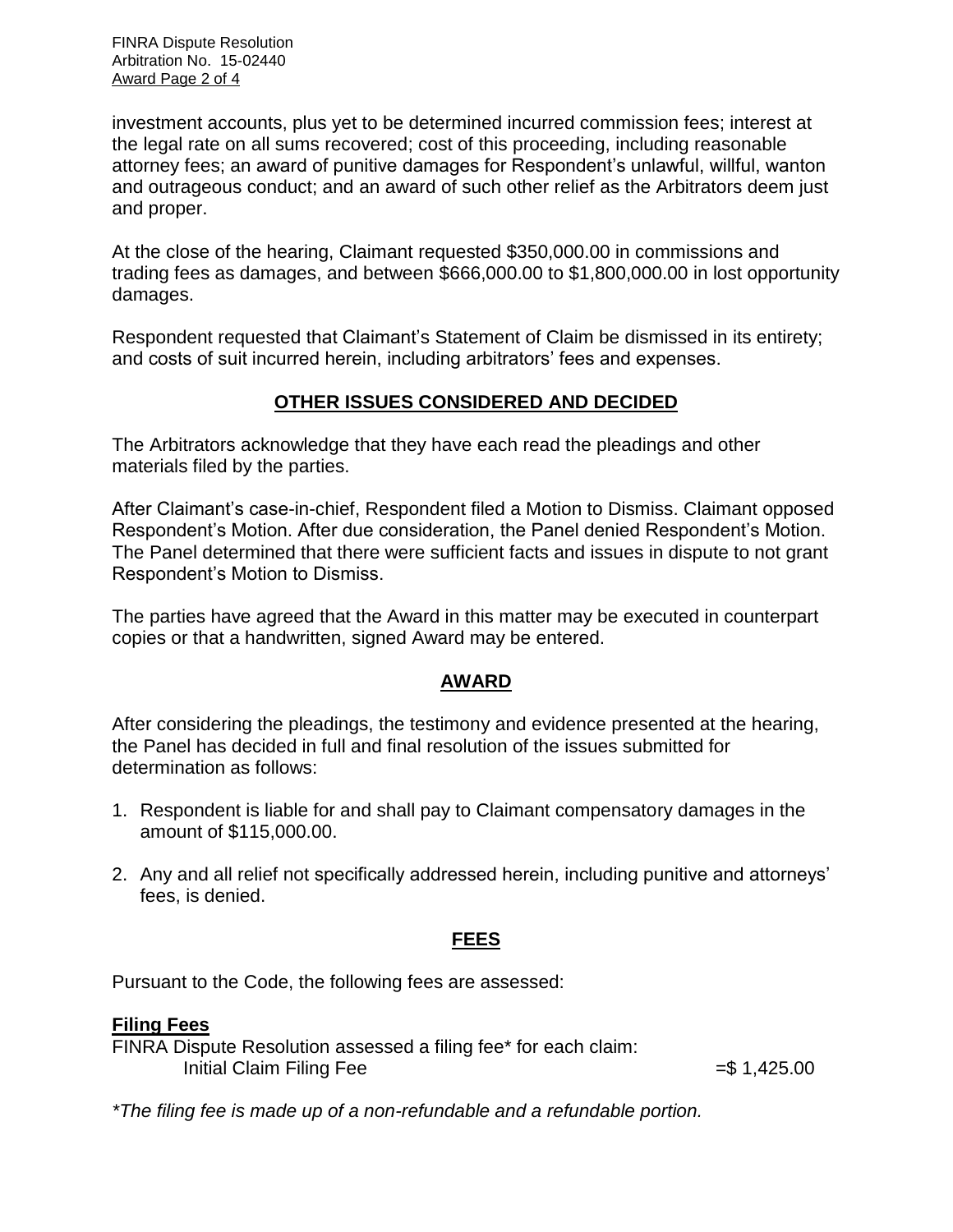FINRA Dispute Resolution Arbitration No. 15-02440 Award Page 3 of 4

#### **Member Fees**

Member fees are assessed to each member firm that is a party in these proceedings or to the member firm that employed the associated person at the time of the events giving rise to the dispute. Accordingly, as a party, Oppenheimer & Co., Inc. is assessed the following:

| Member Surcharge   | $= $ 1,700.00$  |
|--------------------|-----------------|
| Member Process Fee | $=$ \$ 3,250.00 |

#### **Discovery-Related Motion Fees**

Fees apply for each decision rendered on a discovery-related motion.

| One (1) Decision on discovery-related motions on the papers<br>with One $(1)$ arbitrator $@$ \$200.00<br>Respondent submitted one (1) discovery-related motion | $=$ \$ 200.00 |
|----------------------------------------------------------------------------------------------------------------------------------------------------------------|---------------|
| <b>Total Discovery-Related Motion Fees</b>                                                                                                                     | $=$ \$ 200.00 |

The Panel assessed has assessed the \$200.00 hearing session fees to Respondent.

## **Hearing Session Fees and Assessments**

The Panel has assessed hearing session fees for each session conducted. A session is any meeting between the parties and the arbitrators, including a pre-hearing conference with the arbitrators, that lasts four (4) hours or less. Fees associated with these proceedings are:

| Two (2) Pre-hearing sessions with the Panel $@$ \$1,125.00 |                 |                | $= $ 2,250.00$ |
|------------------------------------------------------------|-----------------|----------------|----------------|
| Pre-hearing conferences: February 3, 2016                  |                 | 1 session      |                |
|                                                            | August 11, 2016 | 1 session      |                |
| Ten (10) Hearing sessions @ \$1,125.00/session             |                 | $= $11,250.00$ |                |
| <b>Hearing Dates:</b>                                      | August 15, 2016 | 2 sessions     |                |
|                                                            | August 16, 2016 | 2 sessions     |                |
|                                                            | August 17, 2016 | 2 sessions     |                |
|                                                            | August 18, 2016 | 2 sessions     |                |
|                                                            | August 19, 2016 | 2 sessions     |                |
| <b>Total Hearing Session Fees</b>                          |                 |                | $= $13,500.00$ |

The Panel has assessed \$6,750.00 of the hearing session fees to Claimant.

The Panel has assessed \$6,750.00 of the hearing session fees to Respondent.

All balances are payable to FINRA Dispute Resolution and are due upon receipt.